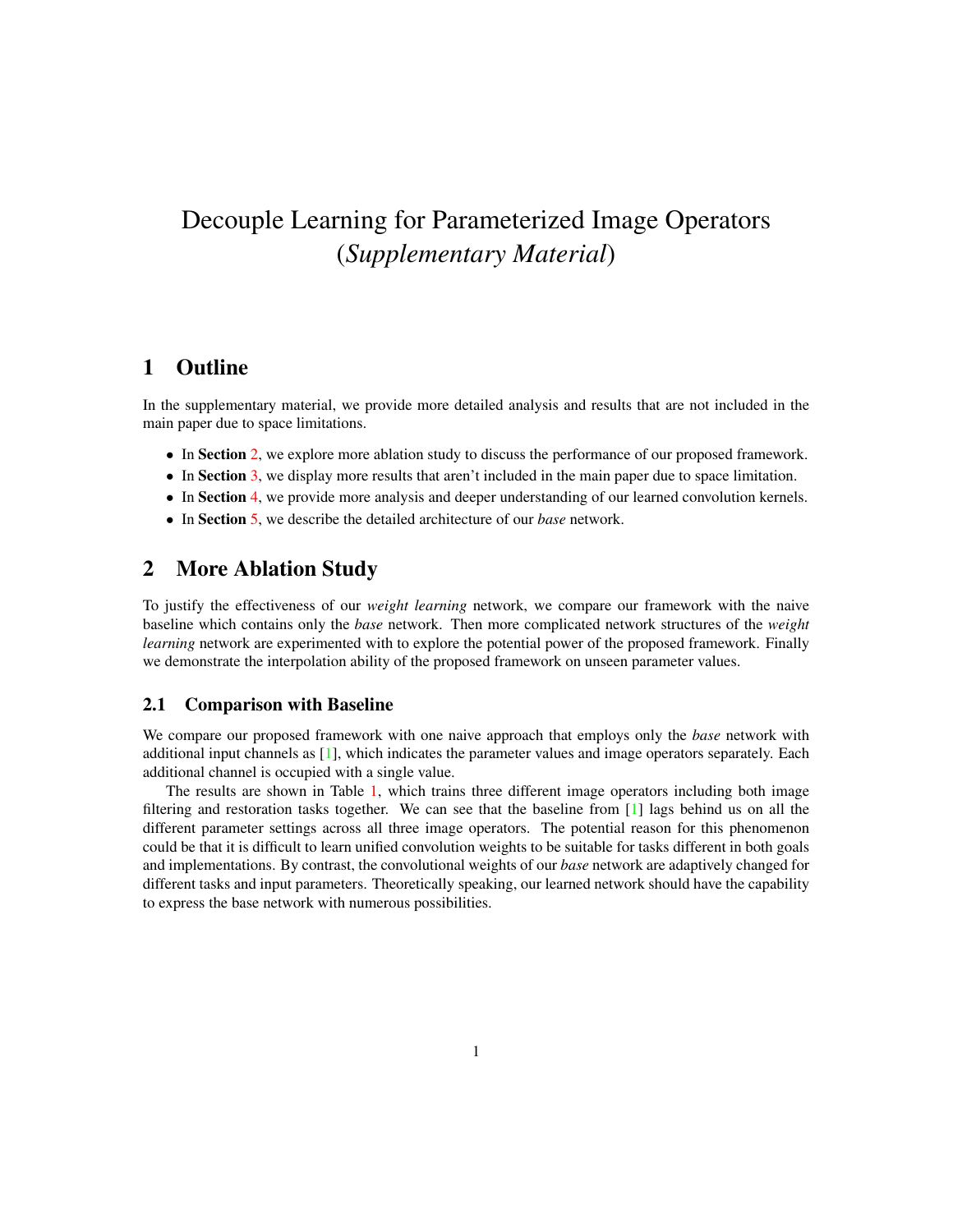|       | <b>RTV</b> |          | Super resolution            |       |          |          | Denoising  |          |  |  |
|-------|------------|----------|-----------------------------|-------|----------|----------|------------|----------|--|--|
|       | ours       | baseline | $\mathcal{S}_{\mathcal{S}}$ | ours  | baseline | $\sigma$ | ours       | baseline |  |  |
| 0.002 | 36.60      | 35.11    | 2                           | 30.83 | 30.59    | 15       | 30.90      | 30.67    |  |  |
| 0.004 | 37.14      | 35.25    | 3                           | 28.30 | 28.13    | 25       | 28.63      | 28.50    |  |  |
| 0.010 | 37.18      | 35.01    | 4                           | 26.95 | 26.82    | 50       | 25.66      | 25.57    |  |  |
| 0.022 | 36.83      | 34.89    |                             |       |          |          |            |          |  |  |
| 0.050 | 35.60      | 32.75    |                             |       |          |          |            |          |  |  |
| ave.  | 36.67      | 34.60    | ave.                        | 28.69 | 28.51    |          | ave. 28.39 | 28.24    |  |  |

<span id="page-1-3"></span><span id="page-1-0"></span>Table 1: Numerical comparison (PSNR) between our proposed framework and the baseline [\[1\]](#page-6-0) that are all jointly trained over three image operators.

<span id="page-1-1"></span>Table 2: Quantitative evaluation of a few variants of the proposed network trained on the WLS filter [\[2\]](#page-6-1). We experiment separately by training only the base network on a fixed single parameter value ("single (base)"), extending the weight learning network to two or more fully connected layers trained on numerous random parameter values with ("nume. (fc2R)") and without ("nume. (fc2)") ReLU layers inbetween.

|       | single      |             | single (base) |             | nume.       |             | nume. $(fc2R)$ |             | nume. $(fc2)$ |             |
|-------|-------------|-------------|---------------|-------------|-------------|-------------|----------------|-------------|---------------|-------------|
|       | <b>PSNR</b> | <b>SSIM</b> | <b>PSNR</b>   | <b>SSIM</b> | <b>PSNR</b> | <b>SSIM</b> | <b>PSNR</b>    | <b>SSIM</b> | <b>PSNR</b>   | <b>SSIM</b> |
| 0.100 | 44.00       | 0.994       | 44.16         | 0.994       | 42.12       | 0.993       | 42.02          | 0.992       | 42.36         | 0.993       |
| 0.215 | 43.14       | 0.993       | 43.08         | 0.993       | 42.64       | 0.993       | 42.23          | 0.993       | 42.43         | 0.993       |
| 1.000 | 41.93       | 0.992       | 40.61         | 0.991       | 41.63       | 0.991       | 40.25          | 0.991       | 40.28         | 0.991       |
| 4.641 | 39.42       | 0.987       | 38.01         | 0.988       | 39.64       | 0.989       | 37.31          | 0.988       | 37.35         | 0.988       |
| 10.00 | 39.13       | 0.986       | 36.83         | 0.986       | 38.51       | 0.987       | 36.00          | 0.985       | 35.94         | 0.986       |
| ave   | 41.52       | 0.990       | 40.54         | 0.990       | 40.91       | 0.990       | 39.56          | 0.990       | 39.67         | 0.990       |

<span id="page-1-2"></span>Table 3: Quantitative evaluation of our proposed framework trained only with a set of fixed parameter values ("various (fixed)") on the  $L_0$  smoother [\[3\]](#page-6-2). The parameters used for training our framework are taken from the 5 non-boldface parameters between [0.002, 0.2] in the table. The extra 4 parameters with boldface are only used in the test stage. The absolute difference between the network trained on a single parameter ("single") and various fixed parameters ("various (fixed)") is displayed in the bottom.

|                 |             |       |              |                   |          |                                          |       |       |       |       | 0.0020 0.0025 0.0033 0.0043 0.0200 0.0928 0.1200 0.1600 0.2000 average |
|-----------------|-------------|-------|--------------|-------------------|----------|------------------------------------------|-------|-------|-------|-------|------------------------------------------------------------------------|
|                 | <b>PSNR</b> | 40.69 | 40.19        | 39.77             | 38.96    | 36.07                                    | 33.08 | 31.78 | 31.13 | 31.75 | 35.94                                                                  |
| single          | <b>SSIM</b> | 0.989 | 0.987        | 0.986             | 0.986    | 0.982                                    | 0.977 | 0.973 | 0.972 | 0.973 | 0.981                                                                  |
| various (fixed) |             |       |              |                   |          | PSNR 39.61 39.33 38.95 38.51 35.37 31.80 |       | 31.40 | 30.69 | 30.54 | 35.13                                                                  |
|                 | <b>SSIM</b> | 0.988 | 0.987        | 0.986 0.986 0.979 |          |                                          | 0.972 | 0.972 | 0.971 | 0.970 | 0.979                                                                  |
| diff            | <b>PSNR</b> | 1.08  | 0.86         | 0.82              | 0.45     | 0.7                                      | 1.28  | 0.38  | 0.44  | 1.21  | 0.81                                                                   |
|                 | <b>SSIM</b> | 0.001 | $\mathbf{0}$ | $\mathbf{0}$      | $\Omega$ | 0.003                                    | 0.005 | 0.001 | 0.001 | 0.003 | 0.002                                                                  |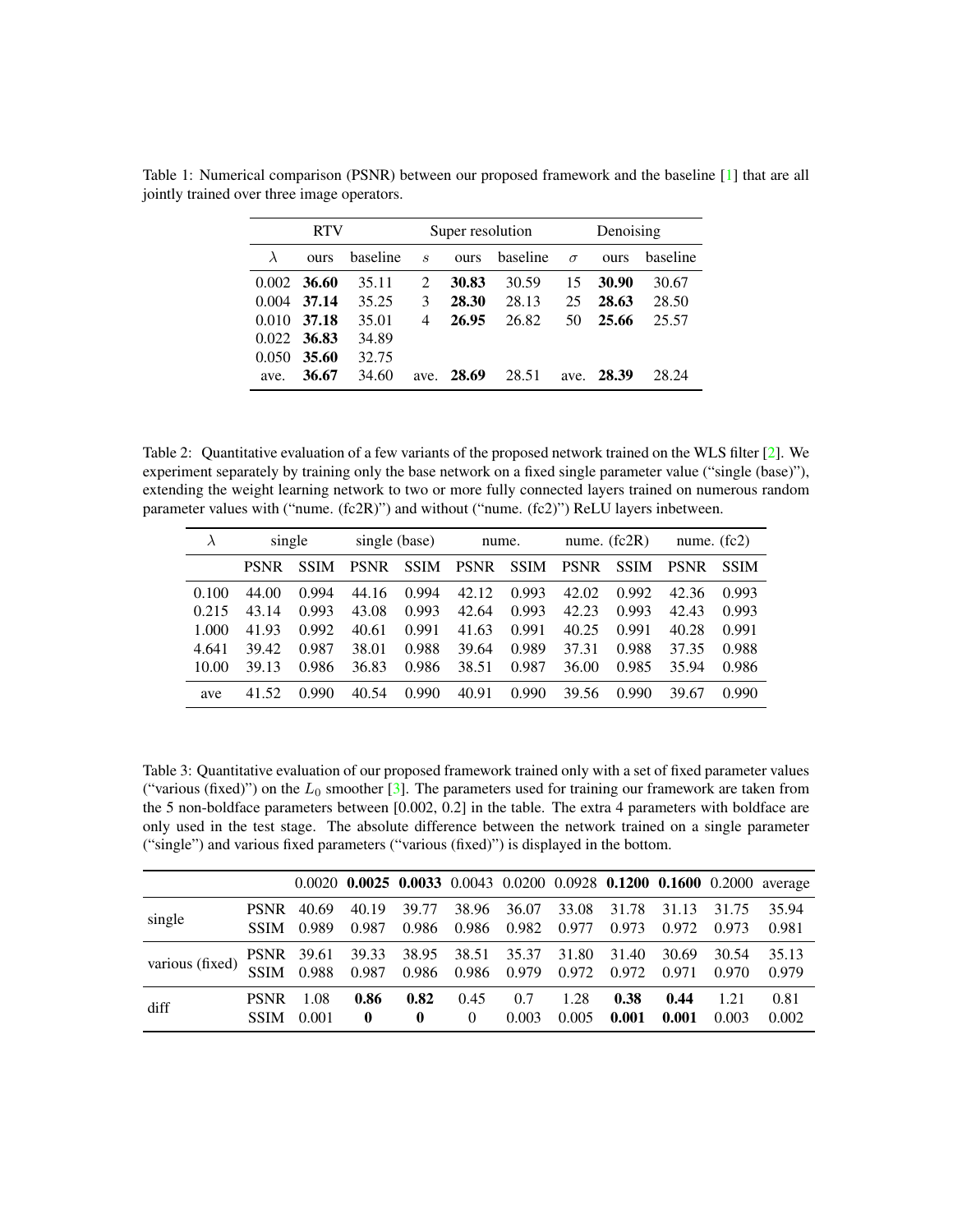#### <span id="page-2-1"></span>2.2 Analysis of more variants of our proposed network

Training the *base* network only Since training a fully convolutional network alone has been employed frequently by previous image processing papers  $[4, 5, 1]$  $[4, 5, 1]$  $[4, 5, 1]$  $[4, 5, 1]$  $[4, 5, 1]$ , which presents a strong baseline, we experiment with this alternative ("nume. (base)") which only leverages the *base* network by training it on one specific parameter configuration. As show in Table [2,](#page-1-1) our proposed framework ("single") achieves even better performance than the baseline under the PSNR error metric.

Training with more fc layers We also try a deeper *weight learning* network with more fully connected layers. Here we simply add one more fully connected layer to the default *weight learning* network, and demonstrate the performance of its two variants with ("nume. (fc2R)") and without ("nume. (fc2)") ReLU between these two layers respectively. As shown in Table [2,](#page-1-1) they all achieve comparable performance with that of single layer ("nume.") used in our paper. The potential reason for this phenomenon is that this onelayer *weight learning* network is sufficient for adaptively learning various parameter settings, while adding more weights/complexity to the network does not contribute to the performance much.

#### 2.3 Interpolation ability of the proposed framework on unseen parameters.

Since the *weight learning* network contains a single fully connected layer with no non-linear activation layers, the predicted convolution weights should be a linear transformation of the input parameters. Given such a fact, any convolutional kernels of a specific parameter should be the linear interpolation of the other two. Hence we are curious about the interpolation ability of the proposed framework.

To verify such a property, we train the network using only a few fixed parameter values, which corre-sponds to the 5 non-boldface parameter values in Table [3.](#page-1-2) But in the test stage, we use another 4 parameter values (boldface in Table [3\)](#page-1-2) that have not been seen by the network in the training stage but are between the lower and upper bound of its parameter range. As shown in Table [3,](#page-1-2) we can see that the network performs similarly to the one trained with only one parameter value, but more importantly for the interpolated boldface parameter values that the network does not recognize, it also surprisingly achieves very comparable results.

This means that a few parameter values are already sufficient for learning a good linear transformation in the *weight learning* network from input parameters to convolution weights. However, as in a real scenario, the number of such fixed training parameters is usually difficult to decide, due to many different parameter ranges of image operators. As a result, we choose to sample random parameter values instead of only a few of them for training in our paper.

### <span id="page-2-0"></span>3 Complement to Table 1 in the main paper

In Table [4,](#page-3-1) we show the results on two more image filters that are not included in Table 1 of the main paper due to space limitations.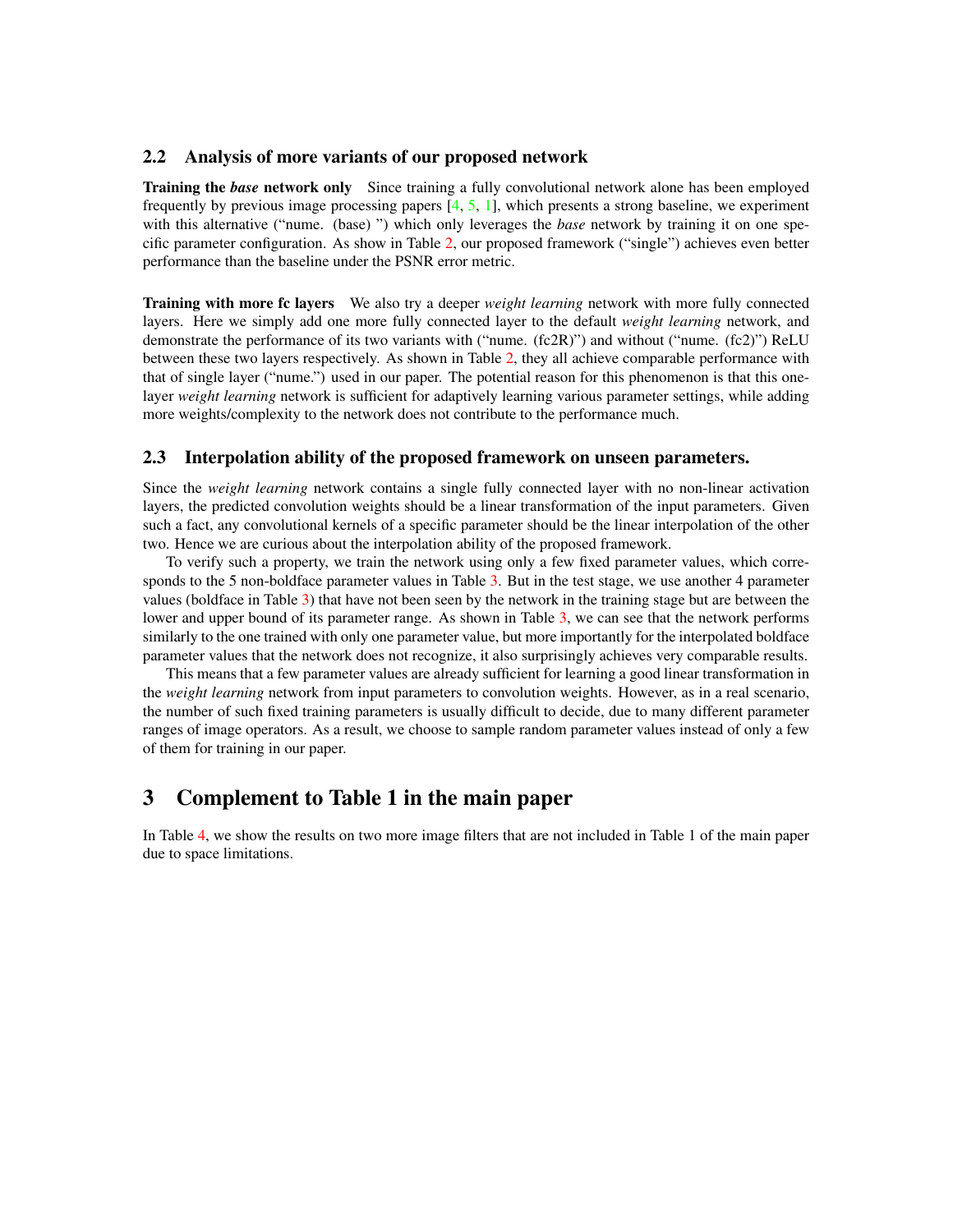<span id="page-3-1"></span>

|             |           |        | RGF   | <b>WMF</b> |           |        |       |       |  |
|-------------|-----------|--------|-------|------------|-----------|--------|-------|-------|--|
| metric      | $\lambda$ | single | nume. | diff       | $\lambda$ | single | nume. | diff  |  |
|             | 1.00      | 41.77  | 37.03 | 4.74       | 1.00      | 39.06  | 36.79 | 2.27  |  |
|             | 3.25      | 38.36  | 38.27 | 0.09       | 3.25      | 39.78  | 38.76 | 1.02  |  |
|             | 5.50      | 38.11  | 38.35 | 0.24       | 5.50      | 39.94  | 38.53 | 1.41  |  |
| <b>PSNR</b> | 7.75      | 37.65  | 37.99 | 0.34       | 7.75      | 40.06  | 39.20 | 0.86  |  |
|             | 10.0      | 37.52  | 37.08 | 0.44       | 10.0      | 39.49  | 38.72 | 0.77  |  |
|             | ave.      | 38.68  | 37.74 | 0.93       | ave.      | 39.66  | 38.40 | 1.26  |  |
|             | 1.00      | 0.994  | 0.981 | 0.013      | 1.00      | 0.985  | 0.972 | 0.013 |  |
|             | 3.25      | 0.986  | 0.986 | $\Omega$   | 3.25      | 0.985  | 0.979 | 0.006 |  |
| <b>SSIM</b> | 5.50      | 0.985  | 0.986 | 0.001      | 5.50      | 0.986  | 0.981 | 0.005 |  |
|             | 7.75      | 0.984  | 0.985 | 0.001      | 7.75      | 0.986  | 0.985 | 0.001 |  |
|             | 10.0      | 0.984  | 0.982 | 0.002      | 10.0      | 0.986  | 0.984 | 0.002 |  |
|             | ave.      | 0.986  | 0.984 | 0.002      | ave.      | 0.985  | 0.980 | 0.005 |  |

<span id="page-3-2"></span>Table 4: Quantitative absolute difference between the network trained with a *single* parameter value and *numerous* random values on two other filters (RGF [\[6\]](#page-6-5) and WMF [\[7\]](#page-6-6)).

### <span id="page-3-0"></span>4 More analysis

In this section, we provide a more detailed and deeper understanding of the convolutional weights learned by our proposed framework.

Deeper understanding of the weight learning network One interesting phenomenon worthy of discussion is the surprising potential of the proposed framework for jointly training multiple different operators within one single network. We use the  $L_0$  and WLS operators for jointly training as an example. With the similar strategy used in training multiple operators, besides the original parameter ( $\gamma_1$ ) of these two operators, an extra discrete task id ( $\gamma_2$ , e.g.,"1","2") is input into the *weight learning* network  $\mathcal{N}_{weight}$  to tell the network which task should be used. The most interesting thing is that how the proposed network can differentiate these two tasks when the same value of  $\gamma_1$  is adopted for  $L_0$  and WLS. In these cases, the difference of the learned weights for these two operators is only from the term  $\gamma_2 A_{i2}$  because  $A_{i1}$  is shared. In fact, the weight difference is just a certain value  $A_{i2}$  (2 \*  $A_{i2} - A_{i2}$ ), and is the proposed framework still able to separate the target solution space for L0 and WLS? The answer is "yes". To verify it, given the jointly trained model, we set the task id of  $L_0$  as "1" (correct) and "2"(incorrect) then test the performance relative to the original  $L_0$  smoothing ground truth respectively. The final PSNR value is 34  $vs$  26. In some sense, this simple experiment not only demonstrates the great task separating ability of our proposed framework, but the diversity of solution space of the base network.

For better theoretical understanding, we finally link our proposed framework with evolutionary computing, where it is often difficult to directly get a optimal solution in a large search space. To help the searching process, some structure constraints are added for the target weight space, like Discrete Cosine Transform (DCT) used in  $[8]$ . Similarly, for our task, the weight space of the *base* network  $N_{base}$  is also very large, and there may exists many different parameter solutions (local minimas) which can obtain the same/similar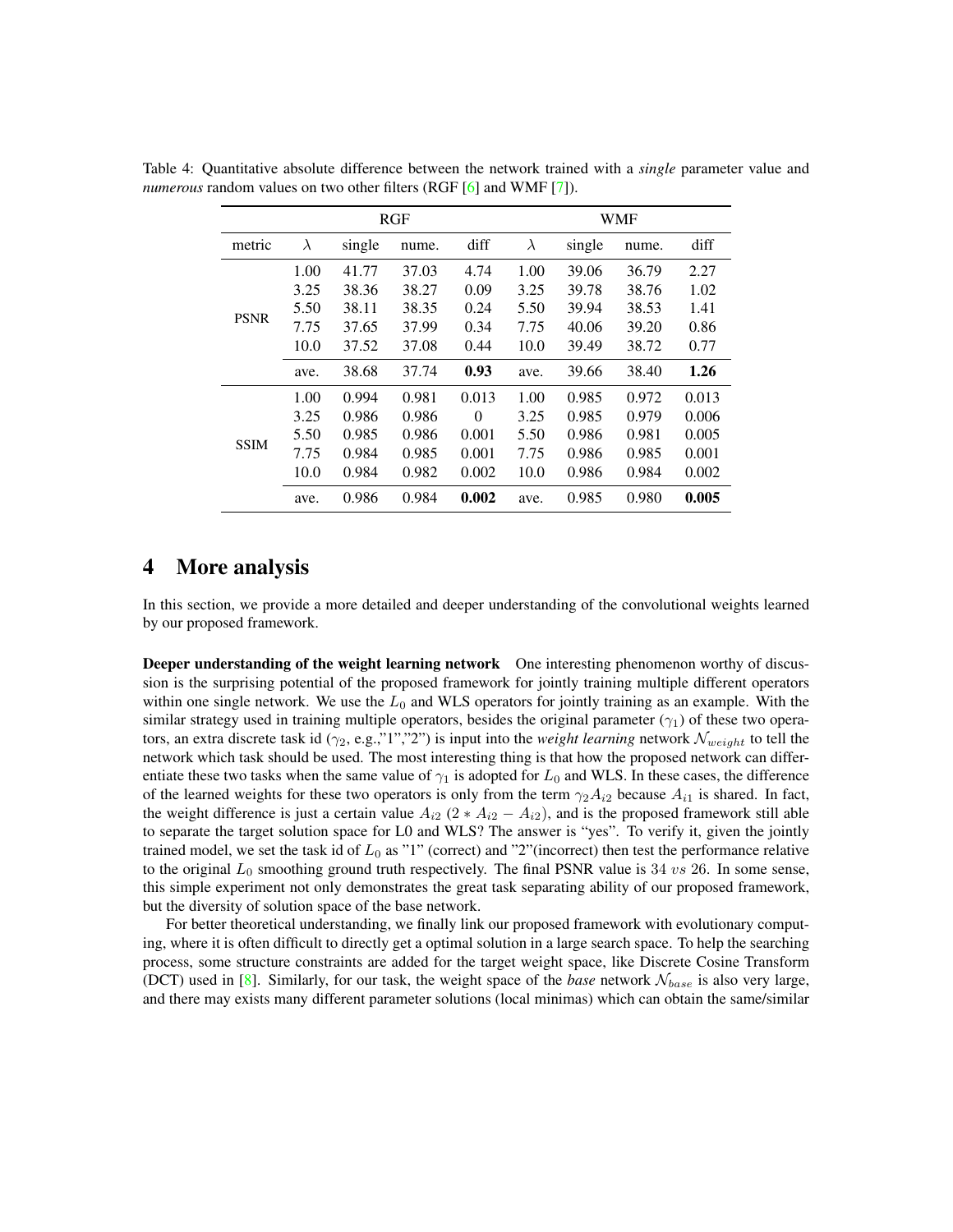<span id="page-4-1"></span>performance. When the *weight learning* network  $\mathcal{N}_{weight}$  follows the linear formulation, like DCT used in [\[8\]](#page-6-7), it is an extra constraint, which constrains that the weight spaces of different parameters  $\vec{\gamma}$  are related with affine transform.

<span id="page-4-0"></span>Table 5: Comparison between the statistics of convolution kernels learned with random parameter values and a single parameter value. The numbers are generated based on the WLS filter while  $\lambda$  equals to 10.

| layer index                                                                                                  | 1              | $\mathcal{L}$                                                                                                                       | 3                | $\overline{4}$ | 5                     | 6                                                                                                                                | 7     | 8     | 9                          | 10               |
|--------------------------------------------------------------------------------------------------------------|----------------|-------------------------------------------------------------------------------------------------------------------------------------|------------------|----------------|-----------------------|----------------------------------------------------------------------------------------------------------------------------------|-------|-------|----------------------------|------------------|
| correlation                                                                                                  | 0.005          | $-0.001$                                                                                                                            | 0.008            |                | $0.004 - 0.005 0.007$ |                                                                                                                                  | 0.008 | 0.010 |                            | $-0.002 - 0.012$ |
| mean (various)<br>mean (fixed)                                                                               | 0.219<br>0.542 | 0.066<br>0.801                                                                                                                      | 0.004<br>0.604   |                |                       | $-0.069$ $-0.227$ $-0.183$ $-0.214$ $-0.131$ $-0.152$ $-0.141$<br>$-0.571$ $-2.090$ $-0.685$ $-0.520$ $-1.638$ $-1.604$ $-1.326$ |       |       |                            |                  |
| variance (various) 15.514 12.166 15.511 18.231 17.676 20.408 16.578 19.420 16.447 18.292<br>variance (fixed) |                | 542.28 373.70 490.53 419.55 482.71 559.00 532.14 505.67 471.50 437.69                                                               |                  |                |                       |                                                                                                                                  |       |       |                            |                  |
|                                                                                                              |                |                                                                                                                                     |                  |                |                       |                                                                                                                                  |       |       |                            |                  |
|                                                                                                              | 11             | 12                                                                                                                                  | 13               | 14             | 15                    | 16                                                                                                                               | 17    | 18    | 19                         | 20               |
| layer index<br>correlation                                                                                   | 0.011          | 0.184                                                                                                                               | $-0.014$ $0.001$ |                |                       | $0.012 \quad 0.024$                                                                                                              | 0.011 |       | $-0.001$ $-0.071$ $-0.017$ |                  |
| mean (various)<br>mean (fixed)                                                                               |                | $-0.296$ $-0.168$ $-0.084$ $-0.310$ $-0.137$ $-0.201$ $0.003$ $-0.239$ $-0.407$<br>$-1.117 - 1.134 - 2.417 - 1.437 - 1.043 - 1.977$ |                  |                |                       |                                                                                                                                  |       |       | $-0.596$ 1.898 $-3.203$    | 0.634<br>3.358   |

Difference between convolutional kernels for jointly trained network and solely trained network To analyse the difference of the convolution weights between networks jointly trained on various random parameter values ("various") and a single parameter value ("fixed"), we compute their correlation coefficient, individual mean and variance for each layer as shown in Table [5.](#page-4-0)

As can be seen, the correlation coefficient is almost 0 everywhere, which means there is no linear relationship between the two groups of convolution kernels. The absolute mean and variance of jointly trained network is also significantly larger than that of the solely trained network. Therefore, in each way, their learned convolution weights are very different from each other, even if the learned smoothing effect is almost the same (PSNR/SSIM: 35.51dB/0.983 (various) *vs.* 35.83dB/0.982 (fixed)).

The above experiments have verified the fact that the solution space of an image processing task could be huge in the form of learned convolution kernels. Two exact same results can be represented by very different convolution weights.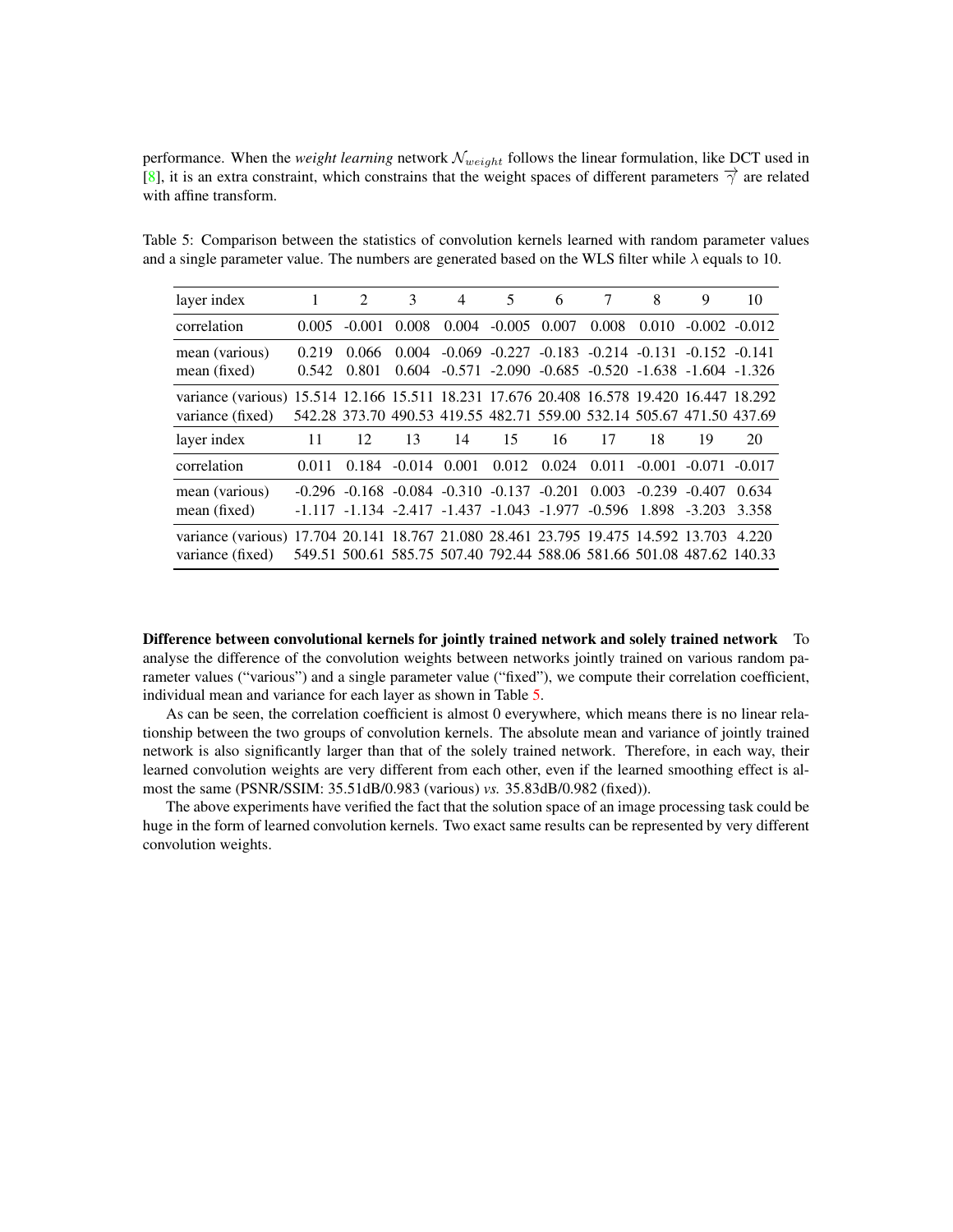## <span id="page-5-0"></span>5 Detailed Network Structure

The detailed network structure of the *base* network is shown in Table [6.](#page-5-1)

<span id="page-5-1"></span>Table 6: The detailed network structure of the *base* network. "conv", "inst", "deconv","relu" represent the convolution layer, instance normalization layer, deconvolution layer and ReLU activation respectively. Each "residual block" consists of two convolution layers, both followed by instance normalization and relu.

| Name                    |              |                | Kernel Stride Dilation. Ch I/O |       | InpRes                                      | OutRes                            |
|-------------------------|--------------|----------------|--------------------------------|-------|---------------------------------------------|-----------------------------------|
| $conv1 + inst + relu$   | $3\times3$   |                |                                | 4/64  |                                             | $448 \times 448$ $448 \times 448$ |
| $conv2 + inst + relu$   | $3\times3$   | 1              | 1                              |       | $64/64$ 448 $\times$ 448 448 $\times$ 448   |                                   |
| $conv3 + inst + relu$   | $3\times3$   | $\mathfrak{D}$ | 1                              | 64/64 | $448\times448$ $224\times224$               |                                   |
| residual block1         | $3\times3$   | $\mathbf{1}$   | 2                              |       | $64/64$ 224 $\times$ 224 $224 \times 224$   |                                   |
| residual block2         | $3\times3$   | 1              | 4                              |       | $64/64$ 224 $\times$ 224 224 $\times$ 224   |                                   |
| residual block3         | $3\times3$   | 1              | 4                              |       | $64/64$ 224 $\times$ 224 $224 \times 224$   |                                   |
| residual block4         | $3\times3$   | 1              | 8                              |       | $64/64$ 224 $\times$ 224 $224 \times 224$   |                                   |
| residual block5         | $3\times3$   | 1              | 8                              |       | $64/64$ 224 $\times$ 224 $224 \times 224$   |                                   |
| residual block6         | $3\times3$   | 1              | 16                             |       | $64/64$ 224 $\times$ 224 $224 \times 224$   |                                   |
| residual block7         | $3\times3$   | 1              | 1                              |       | $64/64$ 224 $\times$ 224 $224 \times 224$   |                                   |
| $deconv4 + inst + relu$ | $4 \times 4$ | 2              | 1                              |       | $64/64$ 224 $\times$ 224 448 $\times$ 448   |                                   |
| $conv5 + inst + relu$   | $3\times3$   | 1              |                                |       | $64/64$   $448 \times 448$ $448 \times 448$ |                                   |
| conv6                   | $3\times3$   |                |                                | 64/3  | $448 \times 448$ $448 \times 448$           |                                   |